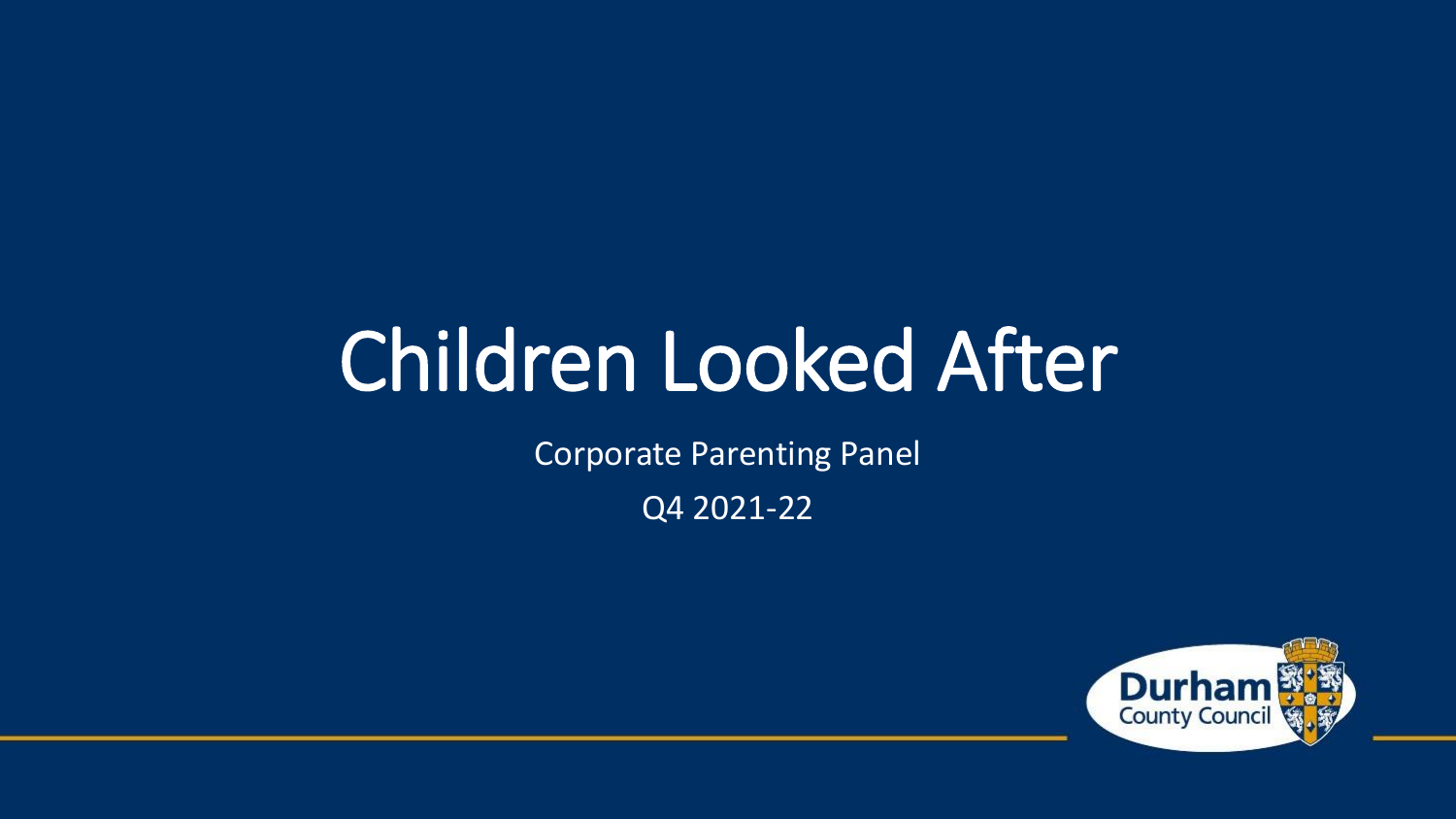## **Children Looked After: 982 <sup>16</sup>** *Unaccompanied Asylum Seeking Children*



#### Increase in overall number of CLA but rate remains below regional and statistical neighbour average



### This will increase as UASC move to Durham through the National Transfer Scheme

| <b>Age Group</b>   | 2021/22       |            | 2020/21       |            |           |     |
|--------------------|---------------|------------|---------------|------------|-----------|-----|
|                    | <b>Durham</b> |            | <b>Durham</b> | <b>Eng</b> | <b>SN</b> | NE. |
| Under 1            | 94            | 24%        | 29%           | 20%        | 22%       | 23% |
| 1-4 Years          | 77            | <b>20%</b> | 20%           | 18%        | 24%       | 23% |
| 5-9 Years          | 84            | 21%        | 21%           | 17%        | 22%       | 22% |
| <b>10-15 Years</b> | 84            | 21%        | 22%           | 26%        | 24%       | 23% |
| 16+ Years          | 54            | 14%        | 8%            | 20%        | 9%        | 8%  |

#### Reducing u1 CLA starts as % of all CLA starts Increase in 16+ starts



**393** children became looked after **356** children left care in 2021/22



### All Social Workers in our Children in Care and Care Leavers Teams had fewer than 25 cases, 57% had less than 20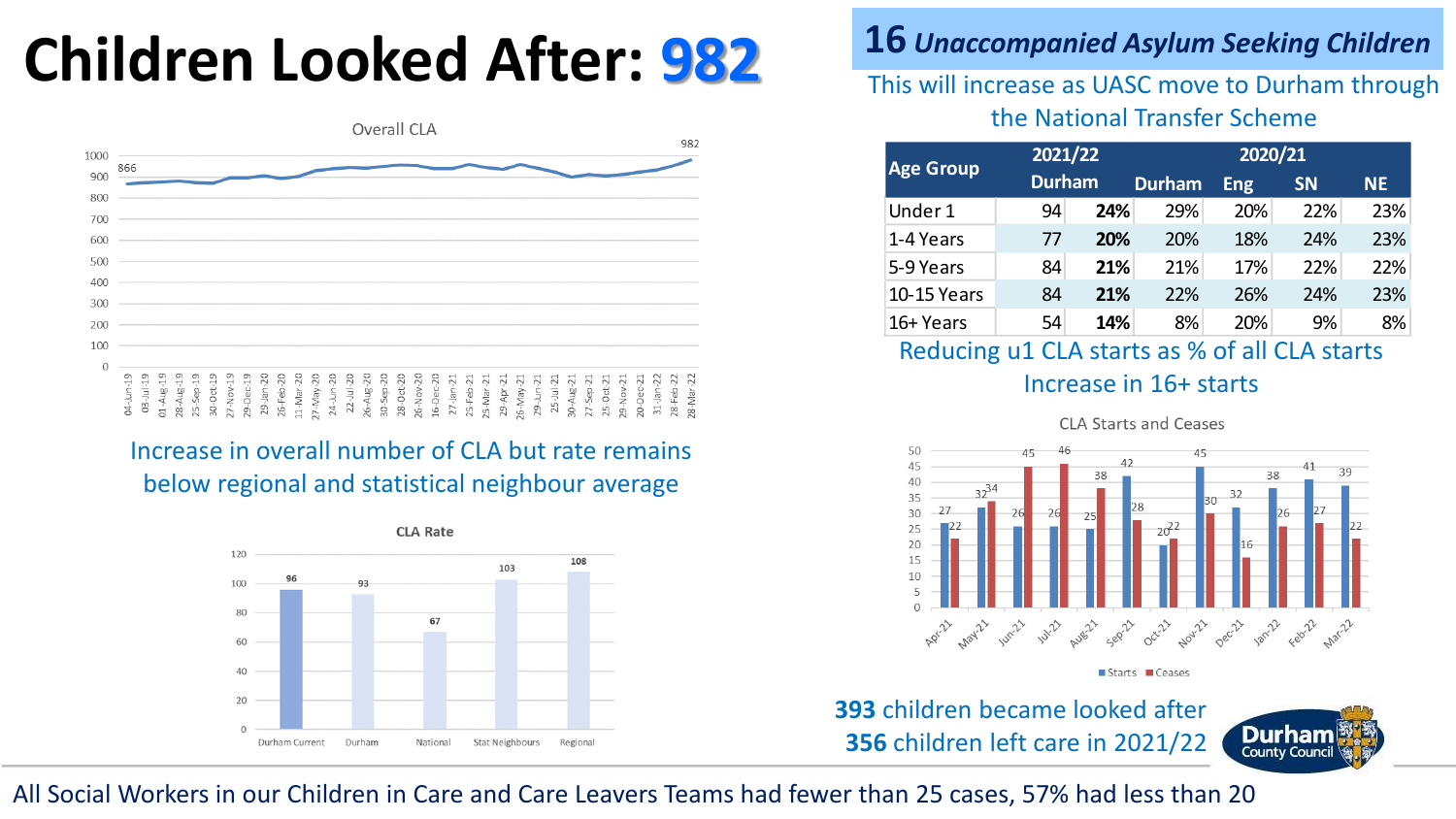### Placements and Placement Stability



| Placement type (open CLA)        | Own LA         | Private      | <b>Other</b> | <b>Total</b> |
|----------------------------------|----------------|--------------|--------------|--------------|
| <b>Foster placement</b>          | 550            | 161          | 12           | 723          |
| Placed for adoption              | 11             | $\Omega$     | 27           | 38           |
| Placed with parents              | $\Omega$       | $\Omega$     | 64           | 64           |
| Independent living               | 13             | 24           | 11           | 48           |
| Residential employment           | $\circ$        | $\mathbf 0$  | $\Omega$     | $\mathbf 0$  |
| <b>Residential accommodation</b> | 0              | $\mathbf{0}$ | 0            | $\mathbf 0$  |
| <b>Secure Children's Homes</b>   | $\overline{c}$ | 1            | $\Omega$     | 3            |
| <b>Children's Homes</b>          | 31             | 69           | 0            | 100          |
| <b>Residential Care Home</b>     | $\Omega$       | $\circ$      | $\Omega$     | $\mathbf 0$  |
| NHS/Health Trust                 | 0              | $\mathbf{0}$ |              |              |
| <b>Family Centre</b>             | $\circ$        | $\mathbf{0}$ | $\Omega$     | 0            |
| Young Offender Institution       | 0              | $\Omega$     | O            | 0            |
| Residential school               | O              | $\mathbf{0}$ | $\Omega$     | $\mathbf 0$  |
| Other placements                 | 0              | $\Omega$     | 0            | $\mathbf 0$  |
| <b>Temporary placement</b>       | $\mathbf 0$    | 0            | $\Omega$     | $\mathbf 0$  |
| <b>Total placements</b>          | 607            | 255          | 115          | 977          |

A higher proportion of children in Durham are placed in foster placements and in in-house provision than in our benchmarks. Both have also increased from 2020/21

An age breakdown of all children in care at Mar20 and Mar22 shows an overall 9% increase in CLA but a 35% increase in 14-17 year olds



| Age |     | Mar-20 Mar-22 % Diff |        |
|-----|-----|----------------------|--------|
| 0   | 79  | 62                   | -22%   |
| 1   | 46  | 57                   | 24%    |
| 2   | 48  | 39                   | $-19%$ |
| 3   | 34  | 38                   | 12%    |
| 4   | 34  | 27                   | $-21%$ |
| 5   | 34  | 44                   | 29%    |
| 6   | 39  | 29                   | $-26%$ |
| 7   | 35  | 45                   | 29%    |
| 8   | 57  | 49                   | $-14%$ |
| 9   | 35  | 44                   | 26%    |
| 10  | 49  | 65                   | 33%    |
| 11  | 59  | 49                   | $-17%$ |
| 12  | 58  | 48                   | $-17%$ |
| 13  | 62  | 72                   | 16%    |
| 14  | 59  | 75                   | 27%    |
| 15  | 54  | 84                   | 56%    |
| 16  | 57  | 74                   | 30%    |
| 17  | 63  | 81                   | 29%    |
|     | 902 | 982                  | 9%     |

% Children looked after for at least 2.5 years and aged under 16 who have been in the same placement for at least 2 years



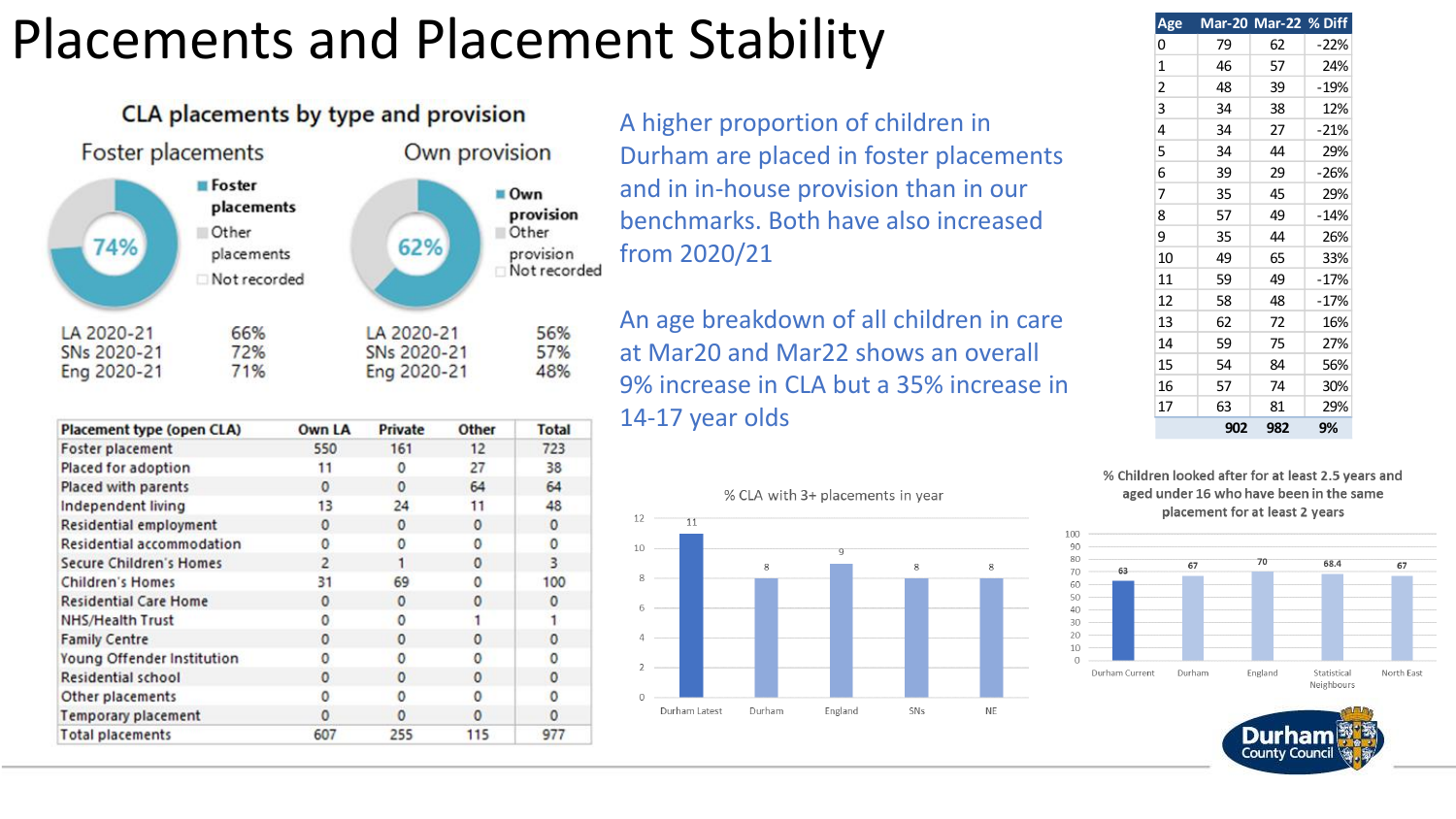# Missing Children



# Initial Health Assessments



Statutory Indicator: Of the number of children coming into care in the quarter; number of children seen by a Paediatrician within 20 working days of coming into care

> 6 in 10 children in care received an Initial Health Assessment within 20 working days of coming into care

COVID sickness absence impacted the Paediatric Team

County Cound